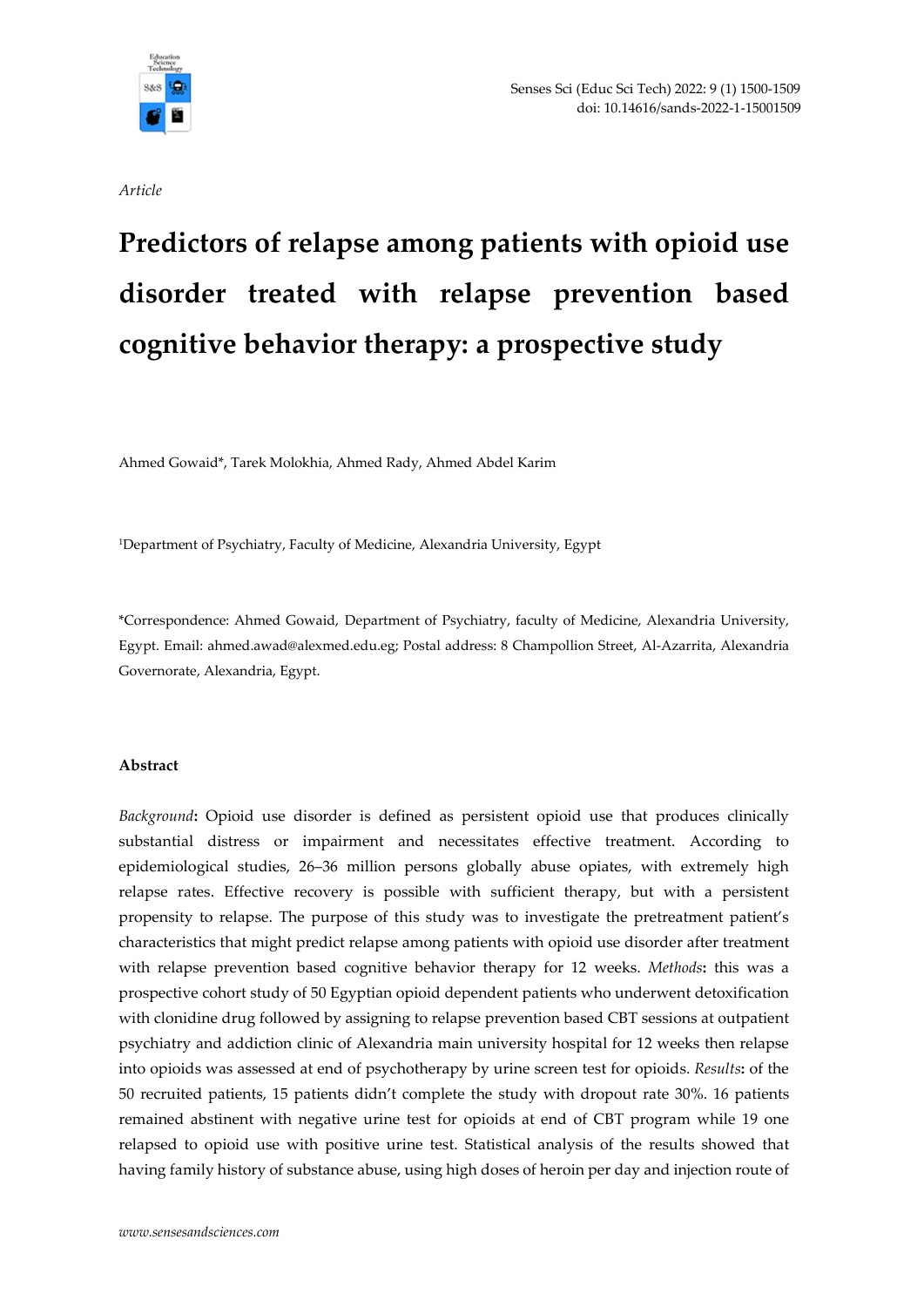use were significantly associated with relapse at follow up while using high doses of heroin per day pretreatment was the most independent variable associated with relapse. Conclusion: identification of predictors of relapse and hence high risk patients might be helpful in designing more effective and focused treatment plan to reduce relapse.

Keyword: relapse prevention, predictors, opioid use disorder, cognitive behavior disorder

## Introduction

 Opioid use disorders are described as a pattern of opioid use that is coupled with a variety of physical, mental, social, and legal difficulties, as well as increased mortality, resulting in clinically significant impairment or distress. (1) Over 16 million individuals worldwide suffer from opioid use disorders, including 2.1 million in the United States, and opioids are responsible for over 120,000 fatalities each year. (2) It has been documented in the United States that nonmedical use of prescription opioids is associated with a significant upsurge in mortality and the hazard of switching to heroin usage. (3) Opioid misuse, particularly heroin, can be caused by a variety of causes; experimentation, mimicking friends, or submitting to peer pressure are all possibilities. It often starts with the user taking opioids as prescribed and progresses to the user taking the medications differently than intended or acquiring opioids given to someone else. (4) Opioids are abused for their analgesic and rewarding characteristics; those who are physically addicted to heroin may also abuse them to avoid withdrawal symptoms. The capability of opioids to raise the activity of dopamine neurons in the ventral tegmental area and increase dopamine release in the nucleus accumbens explains why they are used for their rewarding effects. (5) Data on the factors in relation with the development of opioid use disorder are frequently based on case-control studies.

 According to these research, risk factors for prescription opioid usage include previous history of substance abuse, being younger, experiencing more severe pain, and having co-occurring mental issues.(6) Furthermore, a history of childhood maltreatment (e.g., sexual, physical, or emotional abuse or neglect) is regarded as a risk factor for opioid use disorder.(7) Relapse is recognized as a breakdown in a person's attempt to change drug use habits, return to pre-treatment drinking levels, or continue using substances after an interval of sobriety, or a setback in a person's attempt to alter or modify any target behavior.(8) Substance use following successful detoxification and recovery is a global concern, and it is more prevalent in low and middle-income nations than in high-income countries.(9) Relapse rates for opioid addiction are higher than for any other drug addiction, with one study estimating that up to 91 percent of those in recovery will relapse. The study also found that at least 59 percent of those who relapsed would do so within the first week of sobriety, and 80 percent would relapse within a month after leaving a detox program. (10) Because the relapse rate following opioid detoxification and rehabilitation is so high, the purpose of this study was to investigate the pre-treatment patients' characteristics that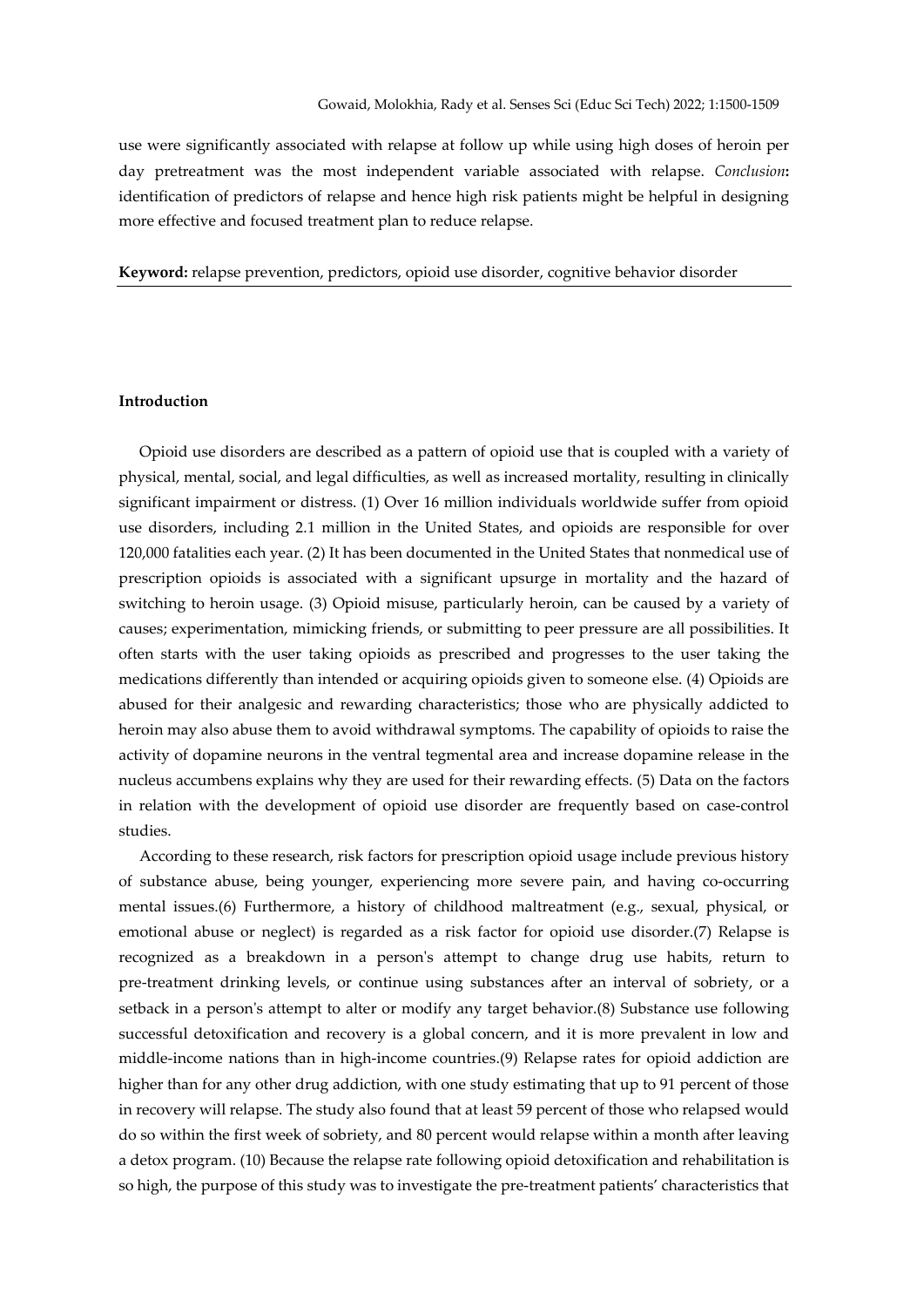may predict relapse among patients with opioid use disorder after treatment with relapse prevention based cognitive behavior therapy for 12 weeks.

## Methods

### Study design, setting and participants

 The present study was prospective cohort study conducted on 50 patients diagnosed with opioid use disorder according to Diagnostic and Statistical Manual of Mental Disorders, Fifth Edition (DSM-5) criteria. (11) They were referred from the outpatient clinics of Alexandria main university hospital and from two private outpatients' addiction clinics through the period of 1st of April 2020 till 30th of August 2021. All participants were assigned to relapse prevention based cognitive behavioral therapy group sessions after being detoxified with alpha 2 agonist drug, clonidine, and had naltrexone challenge test negative. Patients were selected according to inclusion and exclusion criteria. Our inclusion criteria were being a male patient, age between 18-45 years, meeting DSM-5 criteria of opioid use disorder while exclusion criteria were Serious or unstable medical condition in the past 6 months (infective endocarditis, HIV, viral hepatitis C or B), participants with intellectual disability.

#### Data collection and assessment

 All patients were evaluated pretreatment by a pre-designed structured interview questionnaire to collect socio-demographic data as age, residence, marital state and occupation, medical and psychiatric history and by Arabic version of addiction severity index (ASI). (12) The ASI is a face-to-face structured clinical interview that was created to meet the demand for a dependable, valid, and standardized diagnostic and evaluation tool in the field of alcohol and drug misuse. This Arabic version was translated for use in a medical doctorate candidate's thesis by a senior physician at the Institute of Psychiatry, Ain Shams University Hospital. Urine screening test for opioid was performed to all participants at end of cognitive behavioral therapy program (at 3 months) to detect relapse.

### Relapse prevention based Cognitive behavioral therapy (CBT) (13)

 All patients were subjected to relapse prevention based CBT group sessions (12 sessions) at outpatient addiction clinic of Alexandria main university hospital, one session per week and each session was lasting for 90 minutes. Each group included (8-12) participants. Sessions were covering the following aspects: Psycho-education about pathophysiology of addiction, stages of recovery and basic concepts of RP based CBT for addiction. Illustration of cognitive model of addiction and training on techniques of cognitive therapy (thought stopping techniques). Identifications of triggers either external or internal and risky situations. Understanding the craving and techniques to cope with it. Teaching and practicing drug refusal skills. Crisis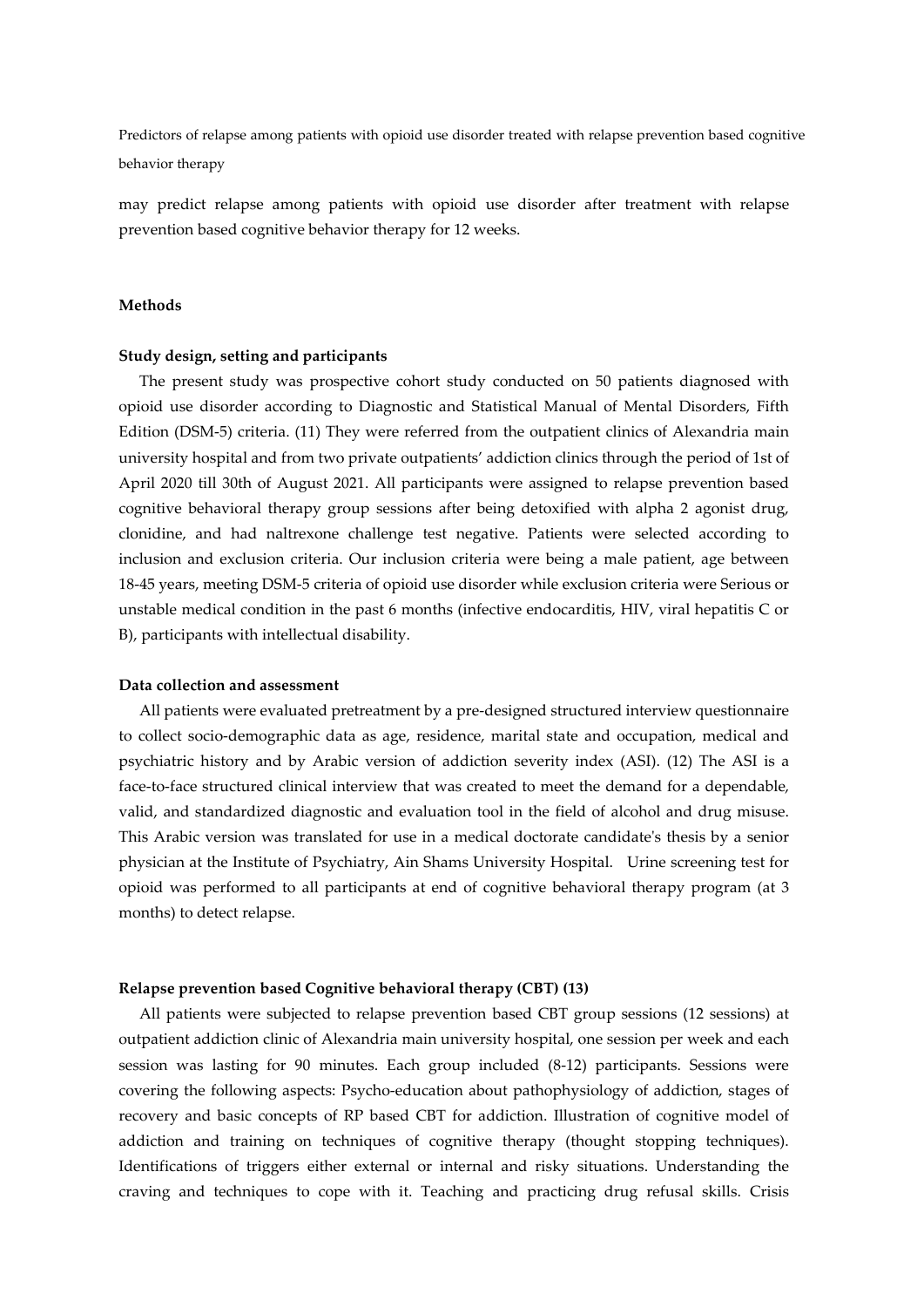intervention and problem solving skills training for managing general life problems. Understanding the role of abstinence violation syndrome in relapse and strategies for relapse prevention.

### Statistical analysis of the data

 Data were fed to the computer and analyzed using IBM SPSS software package version 20.0. (Armonk, NY: IBM Corp). Categorical data were represented as numbers and percentages. Chi-square test was applied to investigate the association between the categorical variables. Alternatively, Fisher's Exact correction test was applied when the expected cell counts were less than 5. For continuous data. Distributed data were expressed as range (minimum and maximum), mean, standard deviation and median. Logistic regression analysis was used to detect the most independent factor for affecting relapse at follow up post treatment. Significance of the obtained results was judged at the 5% level.

## Ethical considerations

 Prior to conducting this research, ethical approval was obtained from the ethical committee (EC) of Alexandria University Faculty of Medicine. This EC has a federal wise assurance (FWA) for more than 20 years now. (14) It operates according to the International Conference of Harmonization Good Clinical Practice (ICH GCP) and applicable local and institutional regulations and guidelines. (15)

## Informed consent

An informed consent was obtained from all patients to use their anonymous data for research purpose.

## Results

## Descriptive analysis

 Regarding the sociodemographic and some abuse relevant variables of the 50 recruited patients, mean of age was  $(32.3 \pm 7.6)$ . 60% of patients were living in urban areas while 40% in rural areas. 48% were single, 32% were married while 20% were widow/ divorced. 56% were employed versus 44% unemployed. 54% had family history of substance abuse among first degree relatives. 26% of patients were only opioid dependent while 74% were poly drug dependent. Regarding route of opioids use, 48% were using opioids via smoking, 30 % via snorting / sniffing while 10 % were via injection. 66 % of patients were using gram or more of heroin per day versus 34% using less than one gram per day. (Table 1)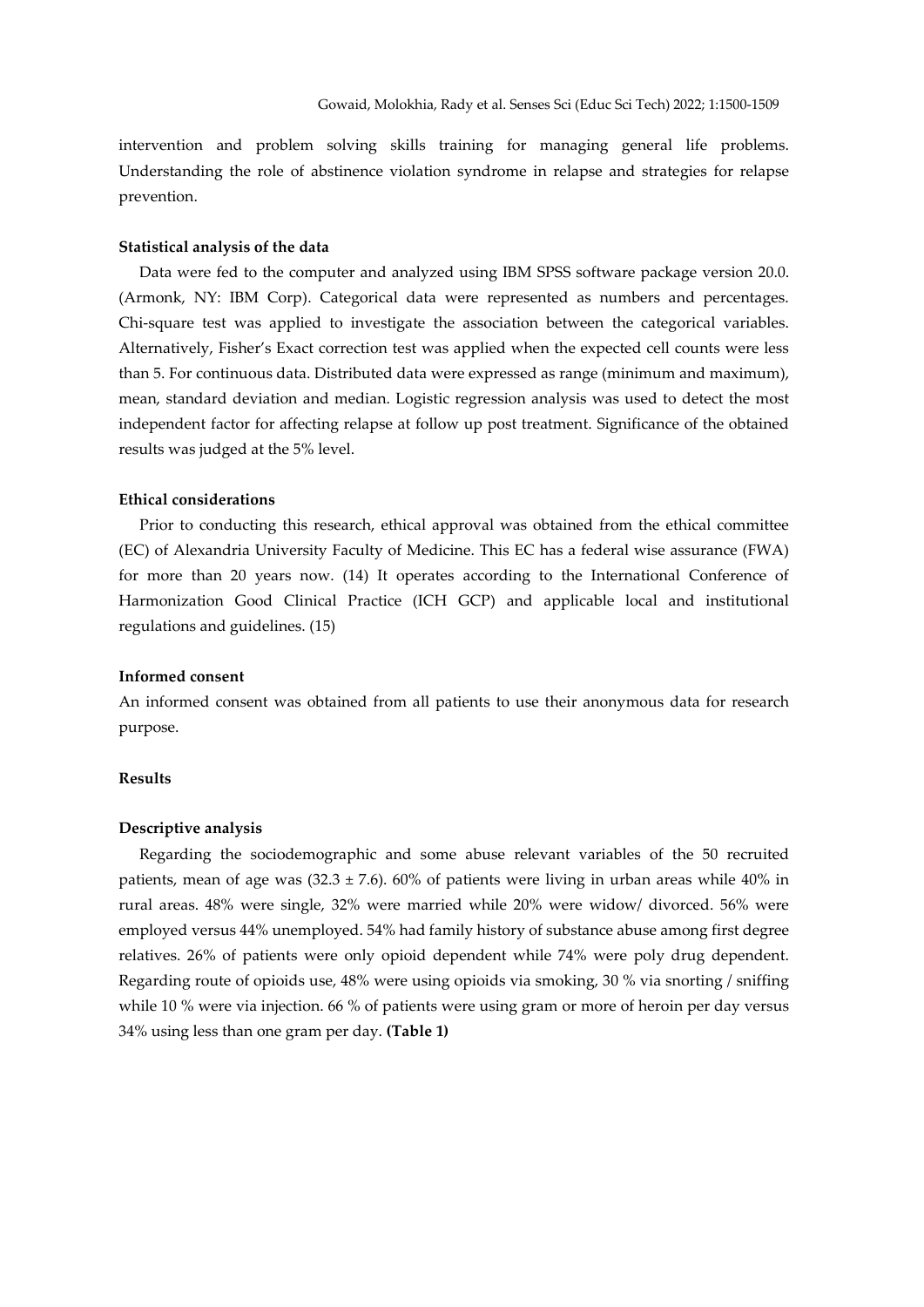|                                                                | No. (%)        |
|----------------------------------------------------------------|----------------|
| Age (years)                                                    |                |
| Mean $\pm$ SD.                                                 | $32.3 \pm 7.6$ |
| Median (Min. - Max.)                                           | $32.5(19-45)$  |
| Residence                                                      |                |
| Urban                                                          | $30(60\%)$     |
| Rural                                                          | 20 (40%)       |
| <b>Marital</b> state                                           |                |
| Single                                                         | 24 (48%)       |
| Married                                                        | 16 (32%)       |
| Widow/Divorced                                                 | $10(20\%)$     |
| Occupation                                                     |                |
| Unemployed                                                     | 22 (44%)       |
| Employed                                                       | 28 (56%)       |
| Family history of substance abuse among first degree relatives | 27 (54%)       |
| Pattern of use                                                 |                |
| Opioids mono drug use                                          | 13 (26%)       |
| Poly drug use (opioids plus other substances)                  | 37 (74%)       |
| Route of opioids use                                           |                |
| Smoking                                                        | 24 (48%)       |
| Sniffing/snorting                                              | 15 (30%)       |
| Injection                                                      | 11 (22%)       |
| Dose of heroin /day                                            |                |
| Less than one gram/day                                         | 17 (34%)       |
| Gram or more                                                   | 33 (66%)       |

| Table (1): ) | Distribution of the studied cases according to demographic data and some |
|--------------|--------------------------------------------------------------------------|
|              | abuse relevant variables $(n = 50)$                                      |

SD: Standard deviation

The Mean ± SD and Median of composite scores of the seven domains of the addiction severity index of the recruited patients were demonstrated in Table 2.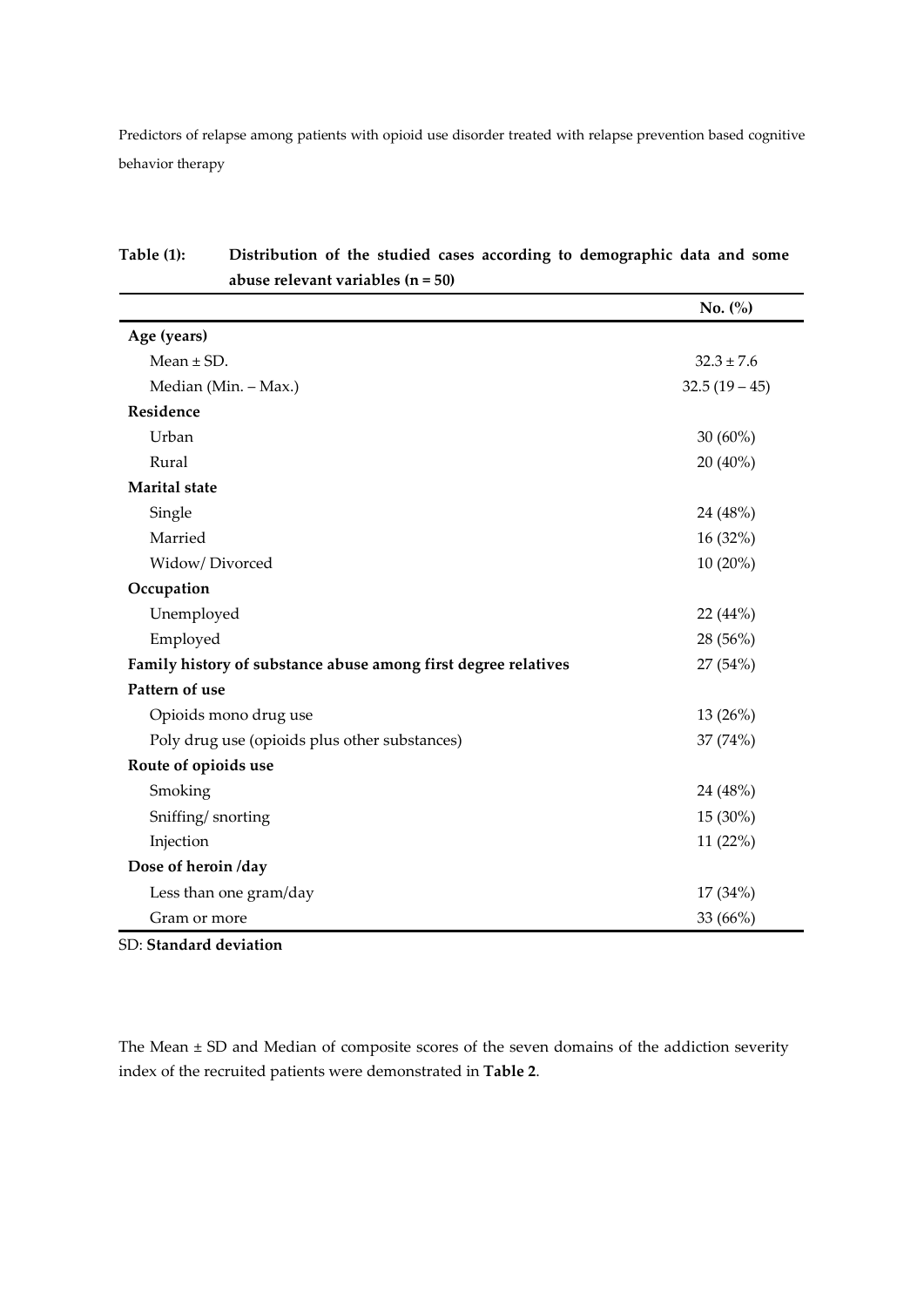|                              | Mean $\pm$ SD. | Median (Min. - Max.) |
|------------------------------|----------------|----------------------|
| <b>Medical status</b>        | $1 \pm 1.9$    | $0(0-9)$             |
| Employment/ support status   | $3.3 \pm 1.8$  | $3(0-7)$             |
| Alcohol                      | $1.4 \pm 1.6$  | $1(0-6)$             |
| Drug                         | $5.3 \pm 1.6$  | $5(2-9)$             |
| Legal status                 | $1.4 \pm 1.6$  | $1(0-6)$             |
| Family/social relation ships | $3.4 \pm 2$    | $4(0-7)$             |
| Psychiatric status           | $4.6 \pm 3$    | $6(0-9)$             |

# Table (2): Descriptive analysis of the studied cases according to ASI composite scores  $(n = 50)$

SD: Standard deviation

.

 Post treatment urine screening test (at 3 months) was only done for 35 (70%) of the recruited patients, as 15 (30%) didn't complete the study and dropped out from CBT program sessions. Of the 35 patients who completed the study, 16 (32%) patients had negative urine test for opioids (remain abstinent) while 19 (38%) had positive one (relapsed into opioid use). (Table 3)

# Table (3): Distribution of the studied cases according to replace and dropped out rates at end of therapy (at 3 months) (n = 50)

| <b>Urine Screen Test</b> | No. (%)    |
|--------------------------|------------|
| Abstinent (Negative)     | $16(32\%)$ |
| Relapsed (Positive)      | 19(38%)    |
| Dropped out              | $15(30\%)$ |

#: Relapse confirmed by positive urine test

Relation between occurrence of relapse at 3 months follow up and some abuse relevant data Table 4 depicts that having family history of substance abuse among first degree relatives, using opioids via injection and using high doses of heroin per day (gram or more) were significantly associated with relapse to opioid use at 3 months follow up ( $p \le 0.05$ ) while being poly drug dependent pretreatment didn't show the same significant association with relapse. (FEp=1.000).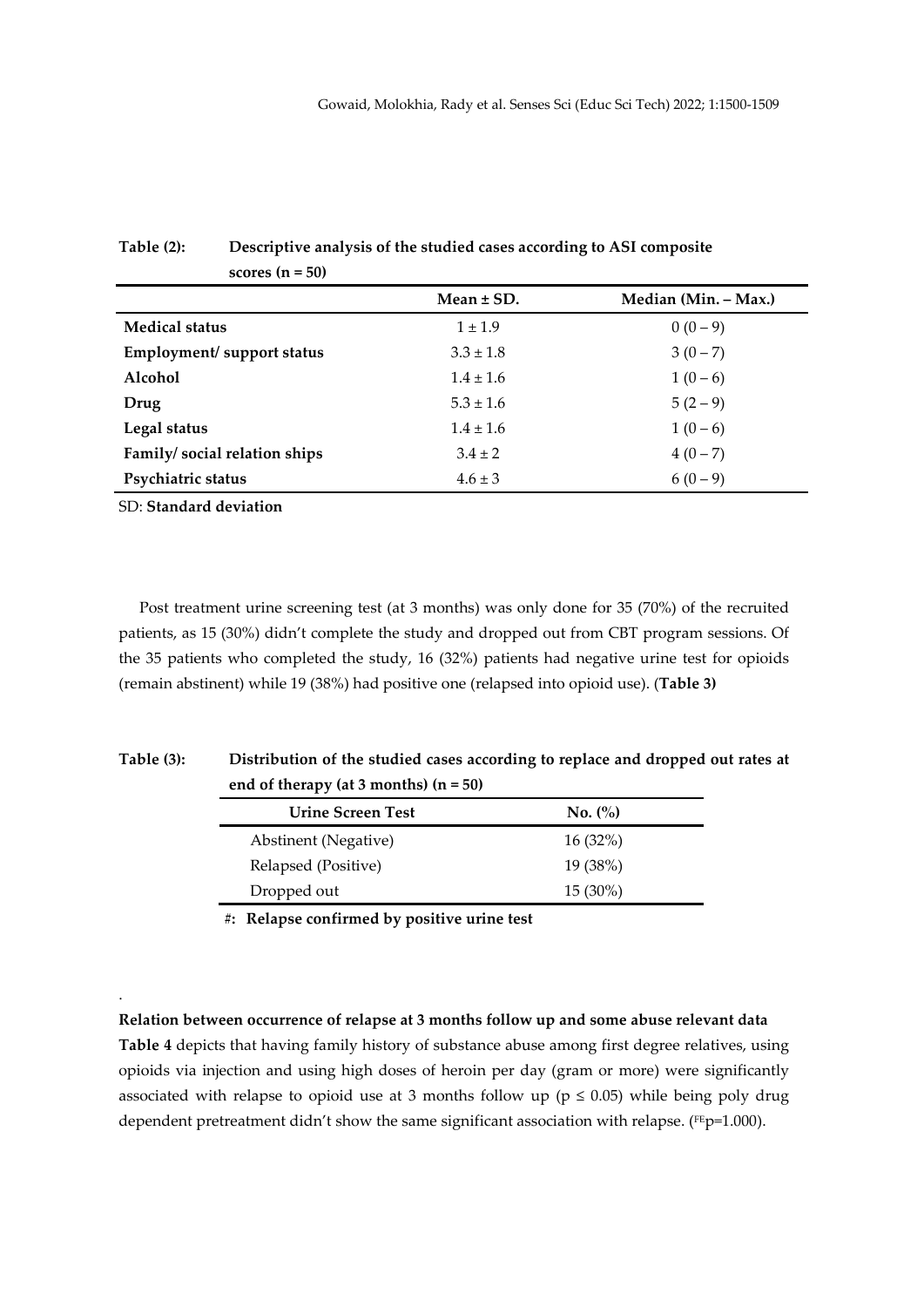|                                   | <b>Urine Screen Test</b> |             |                        |              |
|-----------------------------------|--------------------------|-------------|------------------------|--------------|
|                                   | Abstinent<br>Relapsed    |             |                        |              |
|                                   | (Negative)               | (Positive)  | $\chi^2$               | $\mathbf{p}$ |
|                                   | $(n = 16)$               | $(n = 19)$  |                        |              |
| Family history of substance abuse | 4(25%)                   | 13 (68.4%)  | $6.556*$               | $0.010*$     |
| Pattern of use                    |                          |             |                        |              |
| Opioids mono drug use             | $5(31.3\%)$              | 5(26.3%)    |                        |              |
| Poly drug use (opioids plus)      | 11 (68.8%)               | 14 (73.7%)  | 0.104                  | $FEp=1.000$  |
| Route of opioids use              |                          |             |                        |              |
| Smoking                           | $9(56.3\%)$              | $6(31.6\%)$ | 2.159                  | 0.142        |
| Sniffing/snorting                 | 6(37.5%)                 | 5(26.3%)    | 0.504                  | 0.478        |
| Injection                         | $1(6.3\%)$               | $8(42.1\%)$ | 5.846*                 | $FEp=0.022*$ |
| Dose of heroin /day               |                          |             |                        |              |
| Less than one gram/day            | 13 (81.3%)               | $3(15.8\%)$ | 14.998*<br>$< 0.001$ * |              |
| Gram or more                      | $3(18.8\%)$              | 16 (84.2%)  |                        |              |

Table (4): Relation between relapse at end of therapy and some relevant abuse data (n = 35)

 $\chi^2$ : Chi square test FE: Fisher Exact

p: p value for comparing between Abstinent (Negative) and Relapsed (Positive)

\*: Statistically significant at p ≤ 0.05

## Regression analysis of factors predicting relapse to opioid use at 3 months

Univariate and multivariate regression analysis were performed on the significant findings from relation analysis to identify their independent effect on relapse. Univariate regression showed a significant association between the relapse at 3 months and most of the analyzed variables i.e., family history of substance abuse among first degree relatives, using opioids via injection and pretreatment using high doses of heroin per day  $(p<0.05)$ . On multivariate regression, pretreatment using of high doses pf heroin per day (gram or more) was the most independent factor to affect the relapse into opioid use at 3 months (OR 14.003, 95% CI 1.778 – 110.30; p=0.012\*). (Table 5)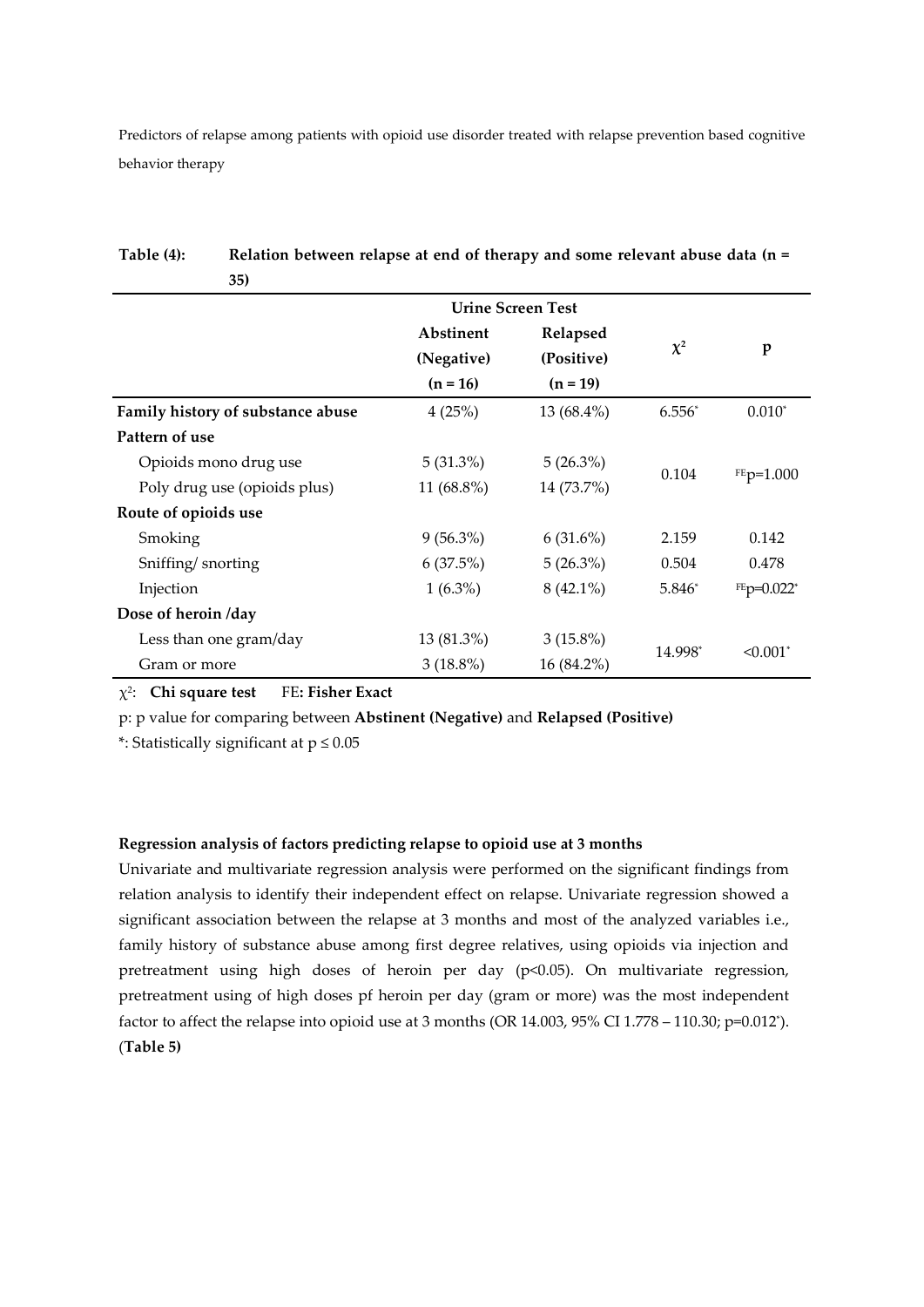|                                   | Univariate  |                          | #Multivariate |                             |  |
|-----------------------------------|-------------|--------------------------|---------------|-----------------------------|--|
|                                   | p           | OR $(95\%C.I)$           | p             | OR (95%C.I)                 |  |
| Family history of substance abuse | $0.014*$    | $6.500(1.467 - 28.804)$  | 0.322         | $2.897(0.353 - 23.769)$     |  |
| Pattern of use                    |             |                          |               |                             |  |
| Opioids mono drug use             |             | 1.000                    |               |                             |  |
| Poly drug use (opioids plus)      | 0.748       | $1.273(0.293 - 5.534)$   |               |                             |  |
| Route of opioids use              |             |                          |               |                             |  |
| Smoking                           | 0.146       | $0.359(0.090 - 1.430)$   |               |                             |  |
| Sniffing/snorting                 | 0.479       | $0.595(0.141 - 2.507)$   |               |                             |  |
| Injection                         | $0.035*$    | $10.909(1.185 - 100.41)$ | 0.070         | $13.008$ $(0.813 - 208.02)$ |  |
| Dose of heroin /day               |             |                          |               |                             |  |
| Less than one gram/day            |             | 1.000                    |               | 1.000                       |  |
| Gram or more                      | $< 0.001$ * | $23.111(3.977 - 134.29)$ | $0.012*$      | $14.003(1.778 - 110.30)$    |  |
| OR: Odd's ratio                   |             |                          |               |                             |  |

# Table (5): Univariate and multivariate Logistic regression analysis for the parameters affecting relapse  $(n = 19$  vs. 16)

C.I: Confidence interval LL: Lower limit UL: Upper Limit

#: All variables with p<0.05 was included in the multivariate

\*: Statistically significant at p ≤ 0.05

## Discussion

 In this study, we evaluated the predictors of relapse into opioid use among opioid dependent patients treated with relapse prevention based cognitive behavioral therapy program for 3 months. The main findings were that having family history of substance abuse, taking opioids via injection route and pretreatment using high doses (gram or more) of heroin per day were significantly associated with relapse at 3 months follow up ( $p \le 0.05$ ) while pretreatment using high doses of heroin per day was the main independent factor of relapse (p=0.012<sup>\*</sup>). This is in line with the data reported from most of the literature study. (16-18) For instance, Harsh et al. observed that relapsed patients abused more and used injections more frequently than non-relapsed patients in their investigation of pretreatment patient characteristics of 466 opioid using patients to identify the predictors of relapse through a 1-year follow-up study. Also, during a one-year follow-up after inpatient opioid detoxification, patients with a family history of alcohol misuse (parental or first degree) had a worse chance of maintaining remission. (16) Although treatment used in Harsh et al study was only detoxification, their results were agreed with our results. Another study of 34 patients for relapse to heroin use during 6 months of Buprenorphine (BUP) treatment found that those who used low doses of heroin before the study were more likely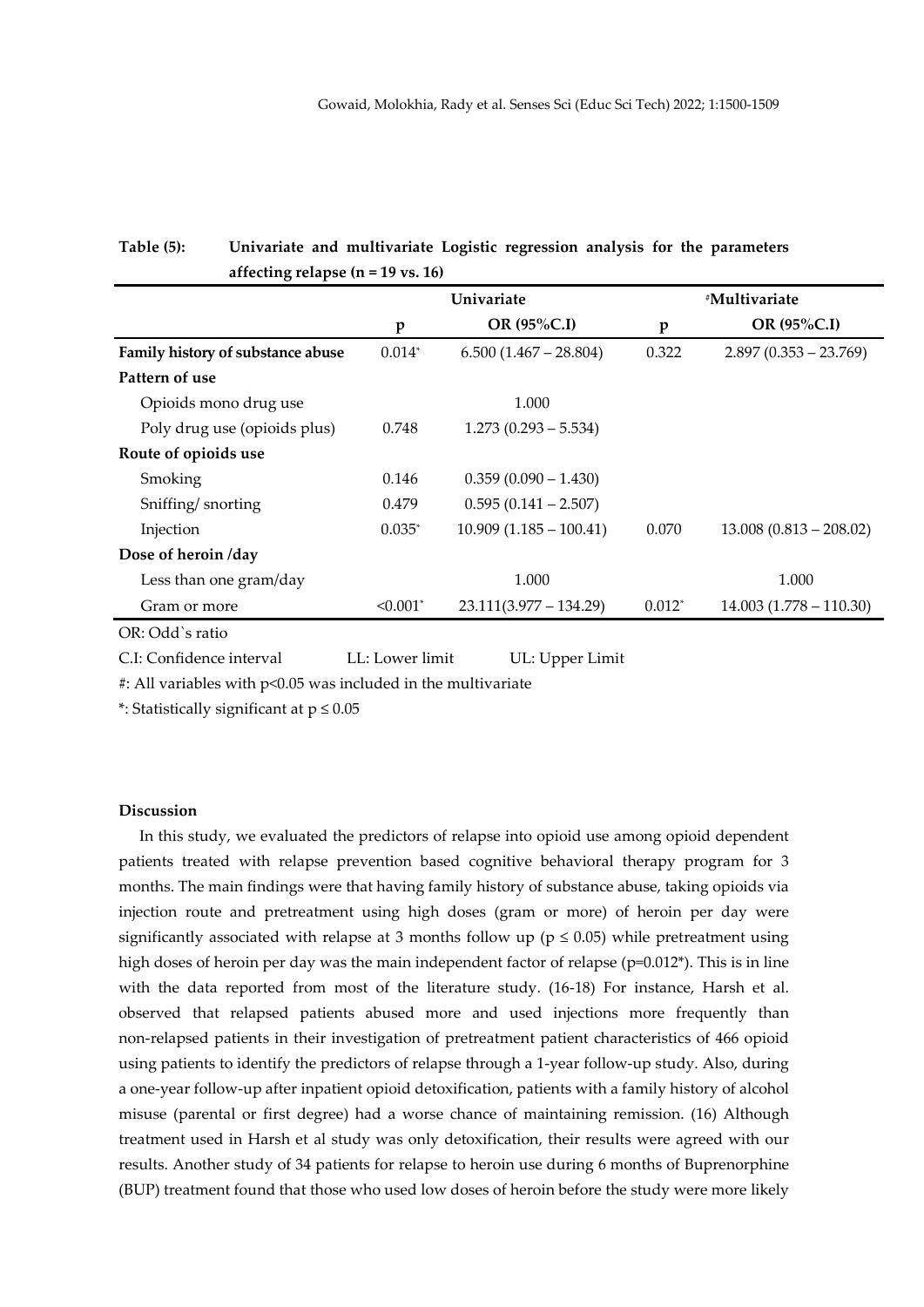to submit an opioid-negative urine sample during initial outpatient BUP maintenance and had a lower risk of relapse than those who used high doses.(17) Previous studies reported significant association between pattern of opioid use before treatment and relapse to opioid use where being poly drug dependent carry more risk of relapse than being opioid mono drug use. (19,20) We, however, failed to prove this association in our cohort study. This can be explained by the different methodologies used that make the comparison between these studies and ours challenging.

## Conclusion

 To conclude, early identification of relapse predictors and therefore high-risk patients may aid in the development of a more successful and targeted treatment strategy. More research is needed to explore patient characteristics based on our study which may help to reduce relapse following treatment with relapse prevention based cognitive behavioral therapy.

The main limitation of our study is un availability of similar studies investigating relapse among opioid patients after treatment with CBT in literature that make comparison of our results is challenging.

## Funding

This research received no external funding and no one other than the authors contributed to it.

## Acknowledgment

I would like to thank all staff members of psychiatry and addiction department of Alexandria faculty of medicine for their valuable advice, guidance and constructive criticism.

## Conflict of interest

The authors declare no conflict of interest

## References

- 1. Olfson M, Crystal S, Wall M, et al. Causes of death after nonfatal opioid overdose. JAMA Psychiatry. 2018;75:820-27.
- 2. Chang HY, Kharrazi H, Bodycombe D, et al. Healthcare costs and utilization associated with high-risk prescription opioid use: a retrospective cohort study. BMC Med. 2018;16(1):69.
- 3. Manchikanti L, Helm S, Fellows B, et al. Opioid epidemic in the United States. Pain Physician. 2012;15:ES9-38.
- 4. Nelson LS, Juurlink DN, Perone J. Addressing the opioid epidemic. JAMA. 2015;314(14):1453-4.